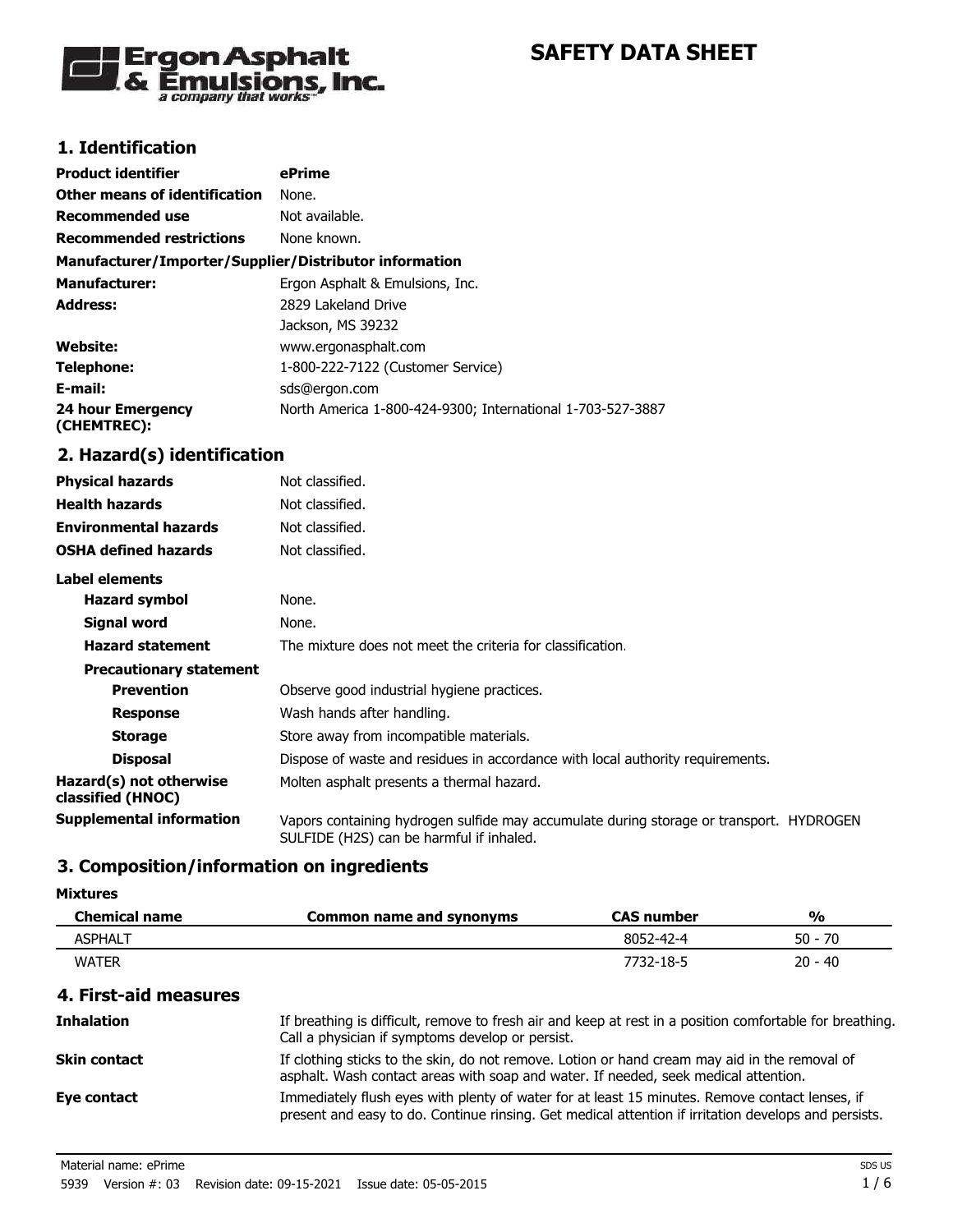| <b>Ingestion</b>                                                                    | Rinse mouth. DO NOT induce vomiting. Get medical attention immediately. If ingestion of a large<br>amount does occur, call a poison control center immediately.                                                                                                                                                                     |
|-------------------------------------------------------------------------------------|-------------------------------------------------------------------------------------------------------------------------------------------------------------------------------------------------------------------------------------------------------------------------------------------------------------------------------------|
| <b>Most important</b><br>symptoms/effects, acute and<br>delayed                     | Direct contact with eyes may cause temporary irritation.                                                                                                                                                                                                                                                                            |
| <b>Indication of immediate</b><br>medical attention and special<br>treatment needed | Treat symptomatically.                                                                                                                                                                                                                                                                                                              |
| <b>General information</b>                                                          | Ensure that medical personnel are aware of the material(s) involved, and take precautions to<br>protect themselves.                                                                                                                                                                                                                 |
| 5. Fire-fighting measures                                                           |                                                                                                                                                                                                                                                                                                                                     |
| Suitable extinguishing media                                                        | Foam. Dry chemical powder. Carbon dioxide (CO2).                                                                                                                                                                                                                                                                                    |
| <b>Unsuitable extinguishing</b><br>media                                            | Water. Do not use water jet as an extinguisher, as this will spread the fire.                                                                                                                                                                                                                                                       |
| <b>Specific hazards arising from</b><br>the chemical                                | During fire, gases hazardous to health may be formed.                                                                                                                                                                                                                                                                               |
| <b>Special protective equipment</b><br>and precautions for<br>firefighters          | Firefighters must use standard protective equipment including flame retardant coat, helmet with<br>face shield, gloves, rubber boots, and in enclosed spaces, SCBA. Structural firefighters protective<br>clothing will only provide limited protection.                                                                            |
| <b>Fire fighting</b><br>equipment/instructions                                      | ALWAYS stay away from tanks engulfed in flame. Fight fire from maximum distance or use<br>unmanned hose holders or monitor nozzles. Move containers from fire area if you can do so without<br>risk. In the event of fire, cool tanks with water spray.                                                                             |
| <b>Specific methods</b>                                                             | In the event of fire and/or explosion do not breathe fumes. In the event of fire, cool tanks with<br>water spray.                                                                                                                                                                                                                   |
| <b>General fire hazards</b>                                                         | No unusual fire or explosion hazards noted.                                                                                                                                                                                                                                                                                         |
| 6. Accidental release measures                                                      |                                                                                                                                                                                                                                                                                                                                     |
| <b>Personal precautions,</b><br>protective equipment and<br>emergency procedures    | Keep unnecessary personnel away. Keep people away from and upwind of spill/leak. Keep out of<br>low areas. Do not touch damaged containers or spilled material unless wearing appropriate<br>protective clothing. Ventilate closed spaces before entering them. For personal protection, see<br>section 8 of the SDS.               |
| <b>Methods and materials for</b><br>containment and cleaning up                     | This product is miscible in water.                                                                                                                                                                                                                                                                                                  |
|                                                                                     | Large Spills: Stop the flow of material, if this is without risk. Dike the spilled material, where this is<br>possible. Cover with plastic sheet to prevent spreading. Absorb in vermiculite, dry sand or earth and<br>place into containers. Prevent entry into waterways, sewer, basements or confined areas.                     |
|                                                                                     | Small Spills: Wipe up with absorbent material (e.g. cloth, fleece). Clean surface thoroughly to<br>remove residual contamination.                                                                                                                                                                                                   |
|                                                                                     | Never return spills to original containers for re-use. Absorb or cover with dry earth, sand or other<br>non-combustible material and transfer to containers. Ventilate area and avoid breathing vapors or<br>mist. For large spills, dike far ahead of liquid spill for later disposal. Do not release into sewers or<br>waterways. |
| <b>Environmental precautions</b>                                                    | Avoid discharge into drains, water courses or onto the ground.                                                                                                                                                                                                                                                                      |
| 7. Handling and storage                                                             |                                                                                                                                                                                                                                                                                                                                     |
| <b>Precautions for safe handling</b>                                                | Avoid prolonged exposure. Use only in well-ventilated areas. Hydrogen sulfide, a very highly toxic<br>gas, may be present with this material. Keep face clear of tank and/or tank car openings. Good<br>personal hygiene is necessary. Wash hands and contaminated areas with water and soap before<br>leaving the work site.       |
| <b>Conditions for safe storage,</b><br>including any<br>incompatibilities           | Prevent electrostatic charge build-up by using common bonding and grounding techniques. Store in<br>a well-ventilated place. Do not allow material to freeze.                                                                                                                                                                       |
|                                                                                     |                                                                                                                                                                                                                                                                                                                                     |

# **8. Exposure controls/personal protection**

# **Occupational exposure limits**

| US. ACGIH Threshold Limit Values |      |                    |                 |  |
|----------------------------------|------|--------------------|-----------------|--|
| <b>Components</b>                | Type | Value              | Form            |  |
| ASPHALT (CAS 8052-42-4)          | TWA  | $0.5 \text{ mg/m}$ | Inhalable fume. |  |

Material name: ePrime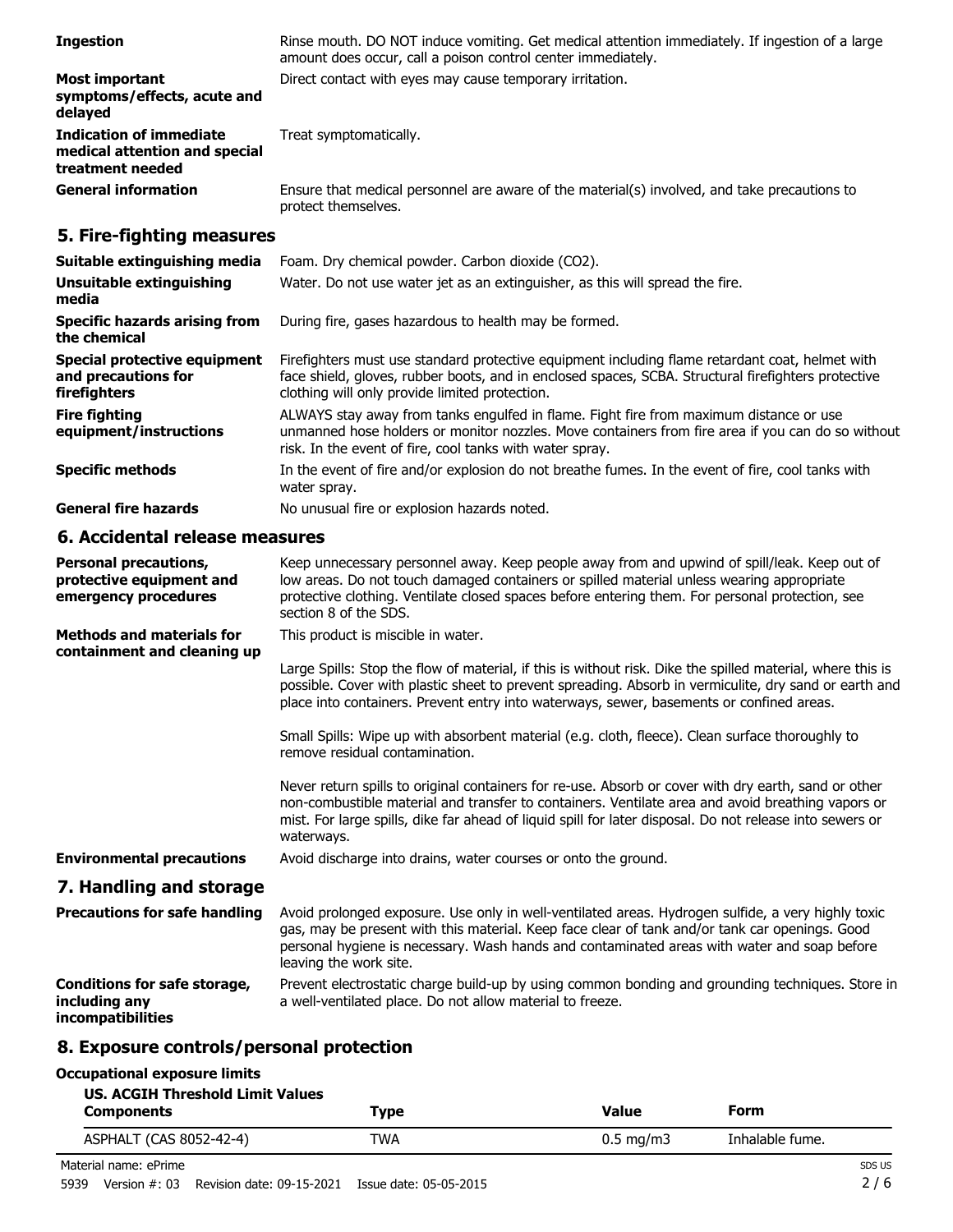| US. NIOSH: Pocket Guide to Chemical Hazards<br><b>Components</b> | Type                                                                                                                                                                                                                        | <b>Value</b> | <b>Form</b> |  |
|------------------------------------------------------------------|-----------------------------------------------------------------------------------------------------------------------------------------------------------------------------------------------------------------------------|--------------|-------------|--|
| ASPHALT (CAS 8052-42-4)                                          | Ceiling                                                                                                                                                                                                                     | 5 $mq/m3$    | Fume.       |  |
| <b>Biological limit values</b>                                   | No biological exposure limits noted for the ingredient(s).                                                                                                                                                                  |              |             |  |
| <b>Appropriate engineering</b><br>controls                       | Provide adequate ventilation, including appropriate local extraction, to ensure that the defined<br>occupational exposure limit is not exceeded.                                                                            |              |             |  |
|                                                                  | Individual protection measures, such as personal protective equipment                                                                                                                                                       |              |             |  |
| Eye/face protection                                              | Wear safety glasses; chemical goggles (if splashing is possible).                                                                                                                                                           |              |             |  |
| <b>Skin protection</b>                                           |                                                                                                                                                                                                                             |              |             |  |
| <b>Hand protection</b>                                           | Chemical resistant gloves are recommended. If contact with forearms is likely wear gauntlet style<br>gloves.                                                                                                                |              |             |  |
| <b>Other</b>                                                     | Wear appropriate clothing to prevent any possibility of liquid contact and repeated or prolonged<br>vapor contact. Plastic or rubber gloves, apron and boots.                                                               |              |             |  |
| <b>Respiratory protection</b>                                    | When workers are facing concentrations above the exposure limit they must use appropriate<br>certified respirators.                                                                                                         |              |             |  |
| <b>Thermal hazards</b>                                           | Wear appropriate thermal protective clothing, when necessary.                                                                                                                                                               |              |             |  |
| <b>General hygiene</b><br>considerations                         | Always observe good personal hygiene measures, such as washing after handling the material and<br>before eating, drinking, and/or smoking. Routinely wash work clothing and protective equipment to<br>remove contaminants. |              |             |  |

# **9. Physical and chemical properties**

| <b>Appearance</b>                                   | Brown to black in color.                        |
|-----------------------------------------------------|-------------------------------------------------|
| <b>Physical state</b>                               | Liquid.                                         |
| <b>Form</b>                                         | Liquid.                                         |
| <b>Color</b>                                        | <b>Black</b>                                    |
| Odor                                                | Tar-like                                        |
| <b>Odor threshold</b>                               | Not available.                                  |
| рH                                                  | < 7                                             |
| <b>Melting point/freezing point</b>                 | 150 - 180 °F (65.56 - 82.22 °C)                 |
| Initial boiling point and<br>boiling range          | $>= 212$ °F ( $>= 100$ °C)                      |
| <b>Flash point</b>                                  | $>$ 212.0 °F ( $>$ 100.0 °C) Cleveland Open Cup |
| <b>Evaporation rate</b>                             | Not available.                                  |
| <b>Flammability (solid, gas)</b>                    | Not available.                                  |
| <b>Upper/lower flammability or explosive limits</b> |                                                 |
| <b>Flammability limit - lower</b><br>(9/6)          | Not available.                                  |
| <b>Flammability limit -</b><br>upper $(% )$         | Not available.                                  |
| <b>Explosive limit - lower</b><br>(9/6)             | Not available.                                  |
| <b>Explosive limit - upper</b><br>(%)               | Not available.                                  |
| Vapor pressure                                      | $< 1.0$ mm Hg @ 70C                             |
| <b>Vapor density</b>                                | >1                                              |
| <b>Relative density</b>                             | Not available.                                  |
| Solubility(ies)                                     |                                                 |
| <b>Solubility (water)</b>                           | Not available.                                  |
| <b>Partition coefficient</b><br>(n-octanol/water)   | Not available.                                  |
| <b>Auto-ignition temperature</b>                    | > 700 °F (> 371.11 °C)                          |
| <b>Decomposition temperature</b>                    | Not available.                                  |
| <b>Viscosity</b>                                    | Not available.                                  |

Material name: ePrime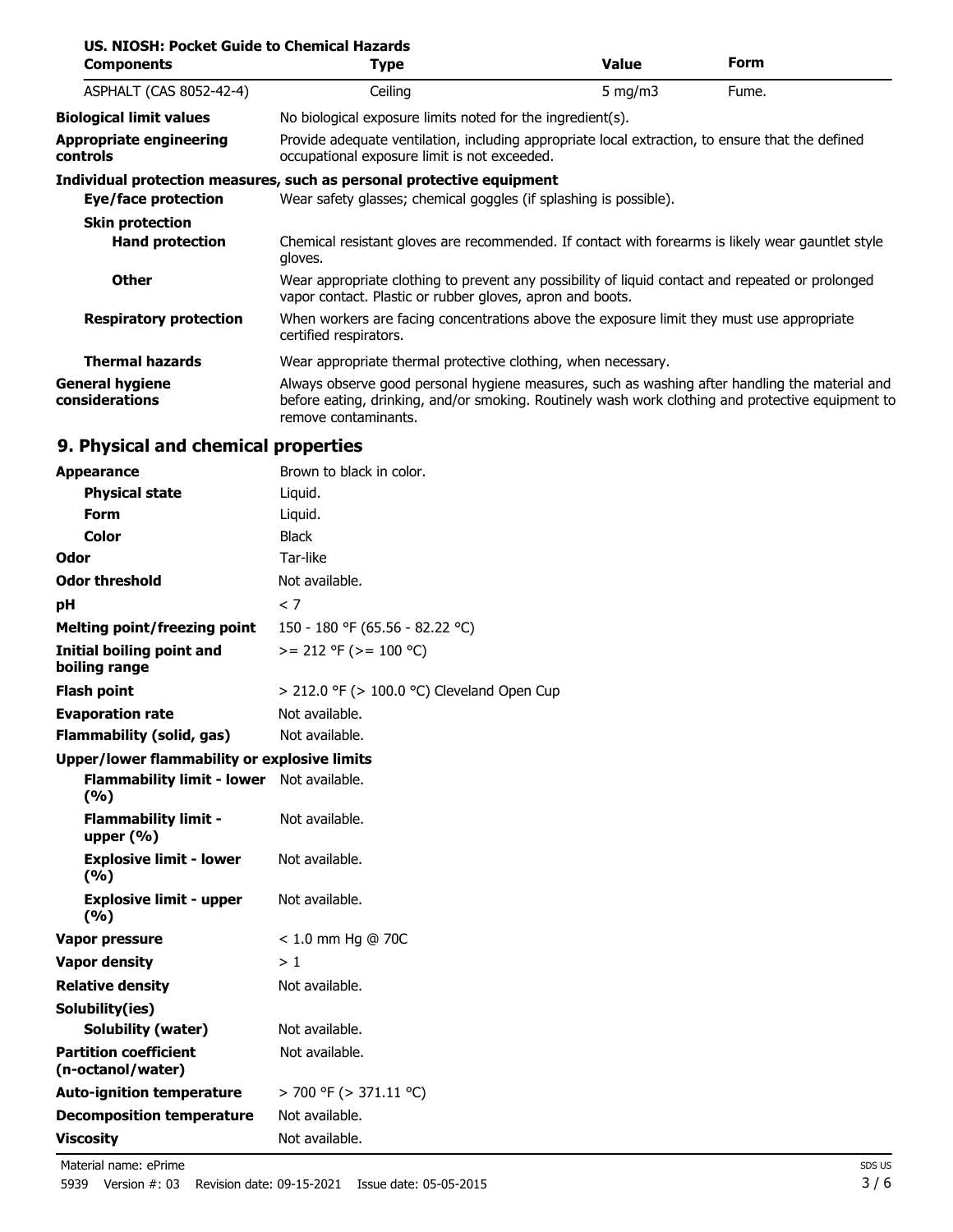#### **Other information**

**Specific gravity** 1.02

## **10. Stability and reactivity**

| <b>Reactivity</b><br><b>Chemical stability</b><br><b>Possibility of hazardous</b> | The product is stable and non-reactive under normal conditions of use, storage and transport<br>Stable under normal temperature conditions.<br>Hazardous polymerization does not occur. |
|-----------------------------------------------------------------------------------|-----------------------------------------------------------------------------------------------------------------------------------------------------------------------------------------|
| reactions                                                                         |                                                                                                                                                                                         |
| <b>Conditions to avoid</b>                                                        | Avoid temperatures exceeding the flash point. Contact with incompatible materials. Do not overheat<br>product.                                                                          |
| Incompatible materials                                                            | Strong oxidizing agents.                                                                                                                                                                |
| <b>Hazardous decomposition</b><br>products                                        | Upon decomposition, this product may yield sulfur dioxide, carbon monoxide, carbon dioxide and/or<br>low molecular weight hydrocarbons. Hydrogen sulfide.                               |

#### **11. Toxicological information**

#### **Information on likely routes of exposure Inhalation** Prolonged inhalation may be harmful. **Skin contact** No adverse effects due to skin contact are expected. **Eye contact** May be irritating to eyes. **Ingestion** Expected to be a low ingestion hazard. **Symptoms related to the physical, chemical and toxicological characteristics** Direct contact with eyes may cause temporary irritation. **Information on toxicological effects Acute toxicity** Not available. **Skin corrosion/irritation** Prolonged skin contact may cause temporary irritation. **Serious eye damage/eye** May be irritating to eyes. **irritation Respiratory or skin sensitization Respiratory sensitization** Not available. **Skin sensitization** May cause skin disorders if contact is repeated or prolonged. No data available to indicate product or any components present at greater than 0.1% are mutagenic or genotoxic. **Germ cell mutagenicity Carcinogenicity** Risk of cancer cannot be excluded with prolonged exposure. IARC: occupational exposures to straight-run bitumens and their emissions during road paving are "possibly carcinogenic to humans" (Group 2B). **IARC Monographs. Overall Evaluation of Carcinogenicity** ASPHALT (CAS 8052-42-4) 2B Possibly carcinogenic to humans. **OSHA Specifically Regulated Substances (29 CFR 1910.1001-1052)** Not regulated. **US. National Toxicology Program (NTP) Report on Carcinogens** Not listed. **Reproductive toxicity** Not classified. **Specific target organ toxicity - single exposure** Not classified. **Specific target organ toxicity - repeated exposure** Not classified. **Aspiration hazard** Not available. **Chronic effects** Prolonged exposure may cause chronic effects. **Further information** This product has no known adverse effect on human health. **12. Ecological information Ecotoxicity Not** expected to be harmful to aquatic organisms. **Persistence and degradability** No data is available on the degradability of this product.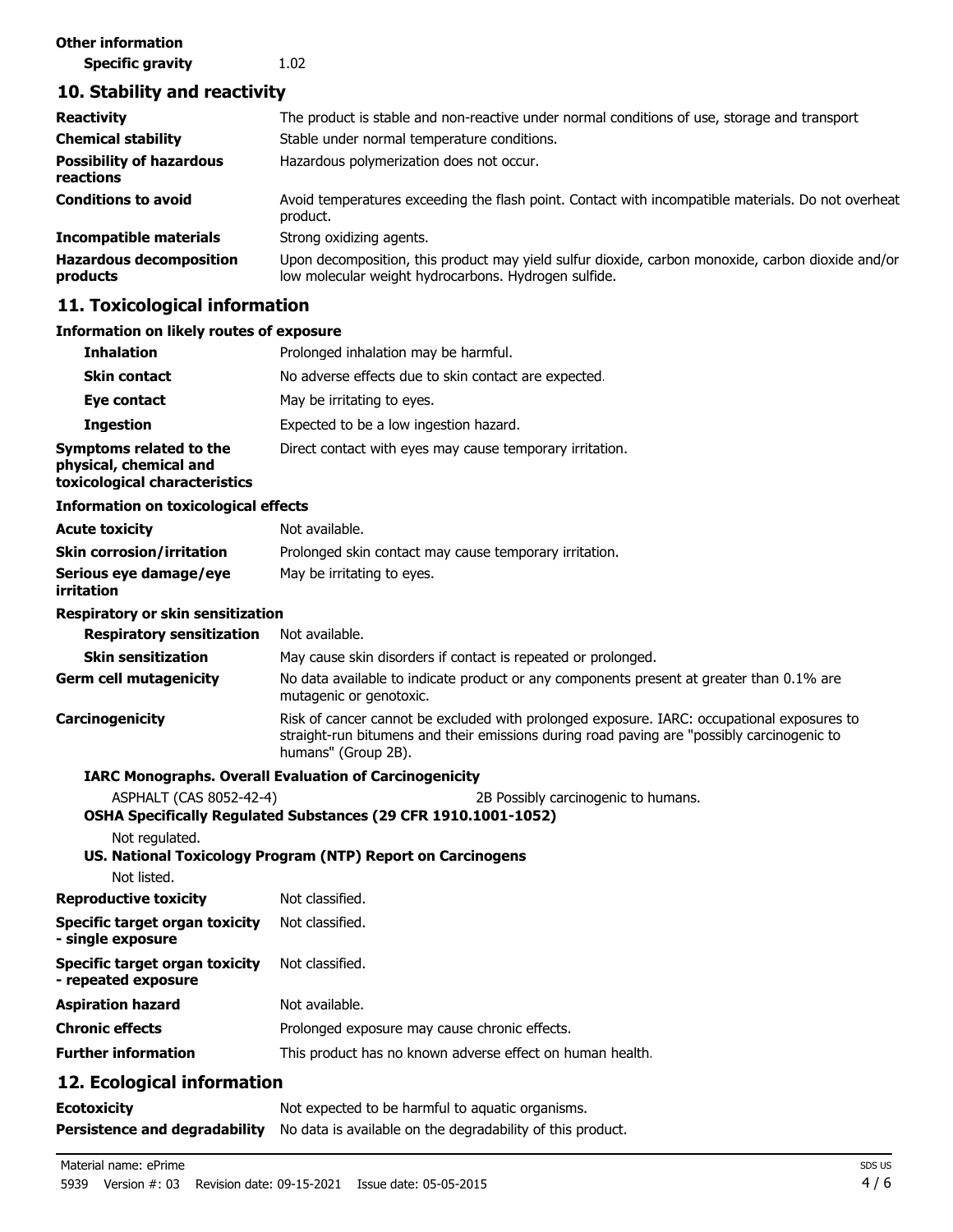| <b>Bioaccumulative potential</b> | No data available.                                                                                                                                                                        |
|----------------------------------|-------------------------------------------------------------------------------------------------------------------------------------------------------------------------------------------|
| Mobility in soil                 | No data available.                                                                                                                                                                        |
| Other adverse effects            | No other adverse environmental effects (e.g. ozone depletion, photochemical ozone creation<br>potential, endocrine disruption, global warming potential) are expected from this component |

## **13. Disposal considerations**

| <b>Disposal instructions</b>                    | Collect and reclaim or dispose in sealed containers at licensed waste disposal site. Dispose in<br>accordance with all applicable regulations. No components are identified as hazardous wastes.<br>Disposal recommendations are based on uncontaminated material.            |
|-------------------------------------------------|-------------------------------------------------------------------------------------------------------------------------------------------------------------------------------------------------------------------------------------------------------------------------------|
| Local disposal regulations                      | Dispose in accordance with all applicable regulations.                                                                                                                                                                                                                        |
| Hazardous waste code                            | The waste code should be assigned in discussion between the user, the producer and the waste<br>disposal company. Not applicable.                                                                                                                                             |
| <b>Waste from residues /</b><br>unused products | Dispose of in accordance with local regulations. Empty containers or liners may retain some product<br>residues. This material and its container must be disposed of in a safe manner (see: Disposal<br>instructions). Avoid discharge into water courses or onto the ground. |
| <b>Contaminated packaging</b>                   | Empty containers should be taken to an approved waste handling site for recycling or disposal.<br>Since emptied containers may retain product residue, follow label warnings even after container is<br>emptied.                                                              |

## **14. Transport information**

#### **DOT**

Not regulated as dangerous goods.

#### **IATA**

Not regulated as dangerous goods.

### **IMDG**

Not regulated as dangerous goods.

#### **Transport in bulk according to** Not available. **Annex II of MARPOL 73/78 and the IBC Code**

## **15. Regulatory information**

| US federal regulations                                        | All components are on the U.S. EPA TSCA Inventory List.                                                        |  |  |
|---------------------------------------------------------------|----------------------------------------------------------------------------------------------------------------|--|--|
| TSCA Section 12(b) Export Notification (40 CFR 707, Subpt. D) |                                                                                                                |  |  |
| Not regulated.                                                |                                                                                                                |  |  |
| <b>CERCLA Hazardous Substance List (40 CFR 302.4)</b>         |                                                                                                                |  |  |
| ASPHALT (CAS 8052-42-4)                                       | Listed.                                                                                                        |  |  |
| <b>SARA 304 Emergency release notification</b>                |                                                                                                                |  |  |
| Not regulated.                                                |                                                                                                                |  |  |
|                                                               | OSHA Specifically Regulated Substances (29 CFR 1910.1001-1052)                                                 |  |  |
| Not regulated.                                                |                                                                                                                |  |  |
|                                                               | <b>Superfund Amendments and Reauthorization Act of 1986 (SARA)</b>                                             |  |  |
| <b>SARA 302 Extremely hazardous substance</b>                 |                                                                                                                |  |  |
| Not listed.                                                   |                                                                                                                |  |  |
| <b>SARA 311/312</b><br><b>Hazardous chemical</b>              | Yes                                                                                                            |  |  |
| <b>Classified hazard</b><br>categories                        | Skin corrosion or irritation<br>Serious eye damage or eye irritation<br>Hazard not otherwise classified (HNOC) |  |  |
| <b>SARA 313 (TRI reporting)</b><br>Not regulated.             |                                                                                                                |  |  |
| <b>Other federal regulations</b>                              |                                                                                                                |  |  |
| Not regulated.                                                | Clean Air Act (CAA) Section 112 Hazardous Air Pollutants (HAPs) List                                           |  |  |
| Not regulated.                                                | Clean Air Act (CAA) Section 112(r) Accidental Release Prevention (40 CFR 68.130)                               |  |  |